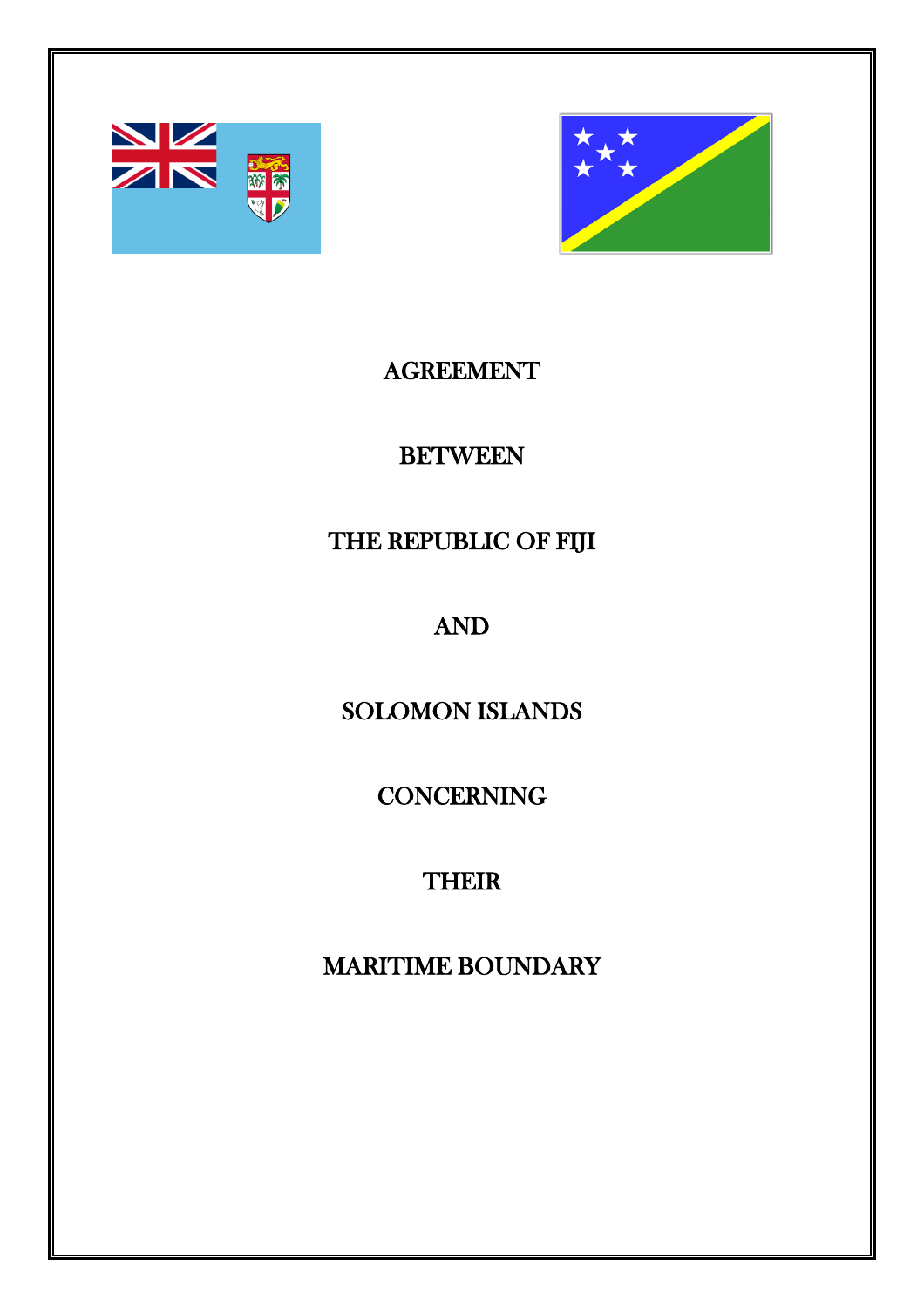### **AGREEMENT BETWEEN THE REPUBLIC OF FIJI AND SOLOMON ISLANDS CONCERNING THEIR MARITIME BOUNDARY**

The Sovereign states of the Republic of Fiji ('Fiji') and Solomon Islands;

**DESIRING** to strengthen the bonds of friendship between the two States;

**RECOGNIZING** the need to effect a precise and equitable delimitation of the respective maritime areas in which the two States exercise sovereign rights;

**BASING** themselves on the rules and principles of relevant international law, as they are expressed in the United Nations Convention Law of the Sea, 10 December 1982 to which both Fiji and the Solomon Islands are a party, and, in particular Article 74 which provide that the delimitation of the exclusive economic zone between States with opposite or adjacent coasts shall be effected by agreement on the basis of international law, as referred to in Article 38 of the Statute of the International Court of Justice, in order to achieve an equitable solution; and

**DESIROUS** of establishing a clear maritime boundary between the Republic of Fiji and the Solomon Islands;

**HAVE AGREED AS FOLLOWS:**

### **ARTICLE 1**

#### **INTERPRETATION**

In this Agreement unless the context otherwise requires―

**"Agreement"** means this Agreement;

**"continental shelf"** in accordance with Part VI of UNCLOS, includes the seabed and subsoil of the submarine areas that extend beyond its territorial sea throughout the natural prolongation of its land territory to the outer edge of the continental margin, or to a distance of 200 nautical miles from the baselines from which the breadth of the territorial sea is measured where the outer edge of the continental margin does not extend up to that distance in accordance with Part VI of UNCLOS;

**"EEZ"** means the Exclusive Economic Zones measured 200 nautical miles from the baselines of each Party as referred to under with Part V of UNCLOS;

**"Parties"** means the Republic of Fiji and the Solomon Islands; and

**"UNCLOS"** means the United Nations Convention Law of the Sea 1982.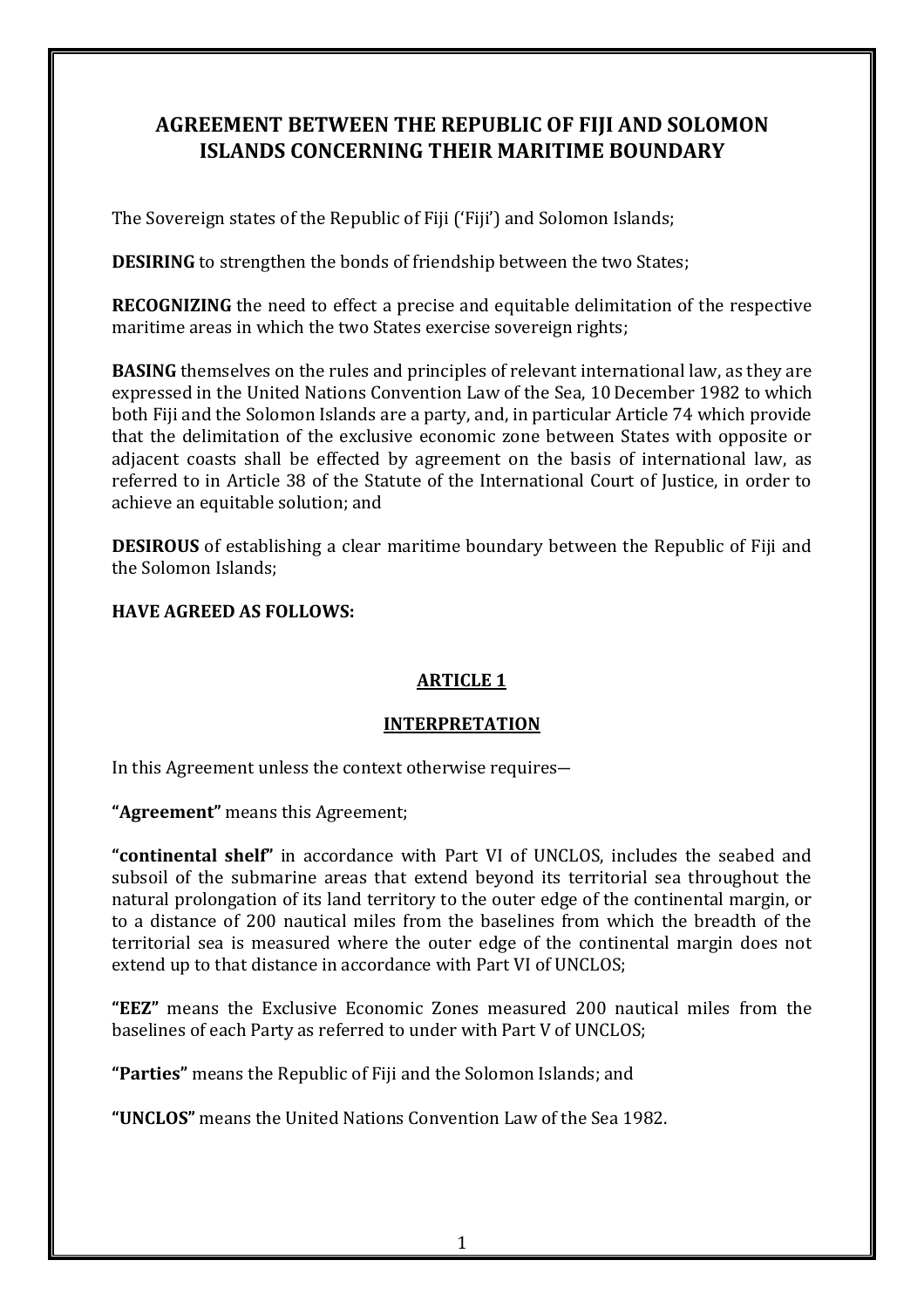#### **ARTICLE 2**

#### **Purpose**

The purpose of this Agreement is to establish in accordance with international law, the maritime boundary between the Republic of Fiji and the Solomon Islands.

### **ARTICLE 3**

#### **Maritime Boundary between Fiji and Solomon Islands**

(1) The line of delimitation between the exclusive economic zones and continental shelves over which each State respectively exercises sovereign rights and jurisdiction in accordance with international law lies seaward of Fatutaka in the Solomon Islands and Rotuma in Fiji respectively, along geodesics connecting the following geographical coordinates of points ('points'), defined by their coordinates in the order stated below:

| <b>Point Identifier</b> | Latitude     |     |        |   | Longitude   |     |         |   |
|-------------------------|--------------|-----|--------|---|-------------|-----|---------|---|
| FJ_SIMB1                | $11^{\circ}$ | 50' | 53.09" | S | $173^\circ$ | 35' | 34.62"  | E |
| FJ SIMB2                | $11^{\circ}$ | 51' | 53.09" | S | $173^\circ$ | 35' | 29.2"   | E |
| FJ_SIMB 3               | $12^{\circ}$ | 13' | 30.64" | S | $173^\circ$ | 33' | 33.05"  | E |
| FJ SIMB4                | $12^{\circ}$ | 28' | 31.76" | S | $173^\circ$ | 32' | 12.146" | E |
| FJ_SIMB 5               | $12^{\circ}$ | 35' | 08.29" | S | $173^\circ$ | 31' | 36.49"  | E |
| FJ SIMB 6               | $12^{\circ}$ | 36' | 08.29" | S | $173^\circ$ | 31' | 31.09"  | E |

(2) The line of delimitation referred to in paragraph 1 of this Article is the equidistance line between Fiji and the Solomon Islands.

(3) The geographical coordinates given in this Agreement are determined by reference to the geodetic reference system WGS 84 (World Geodetic Reference System 84).

(4) The boundary line drawn on the chart in the Annexure to this Agreement is drawn for illustrative purposes only.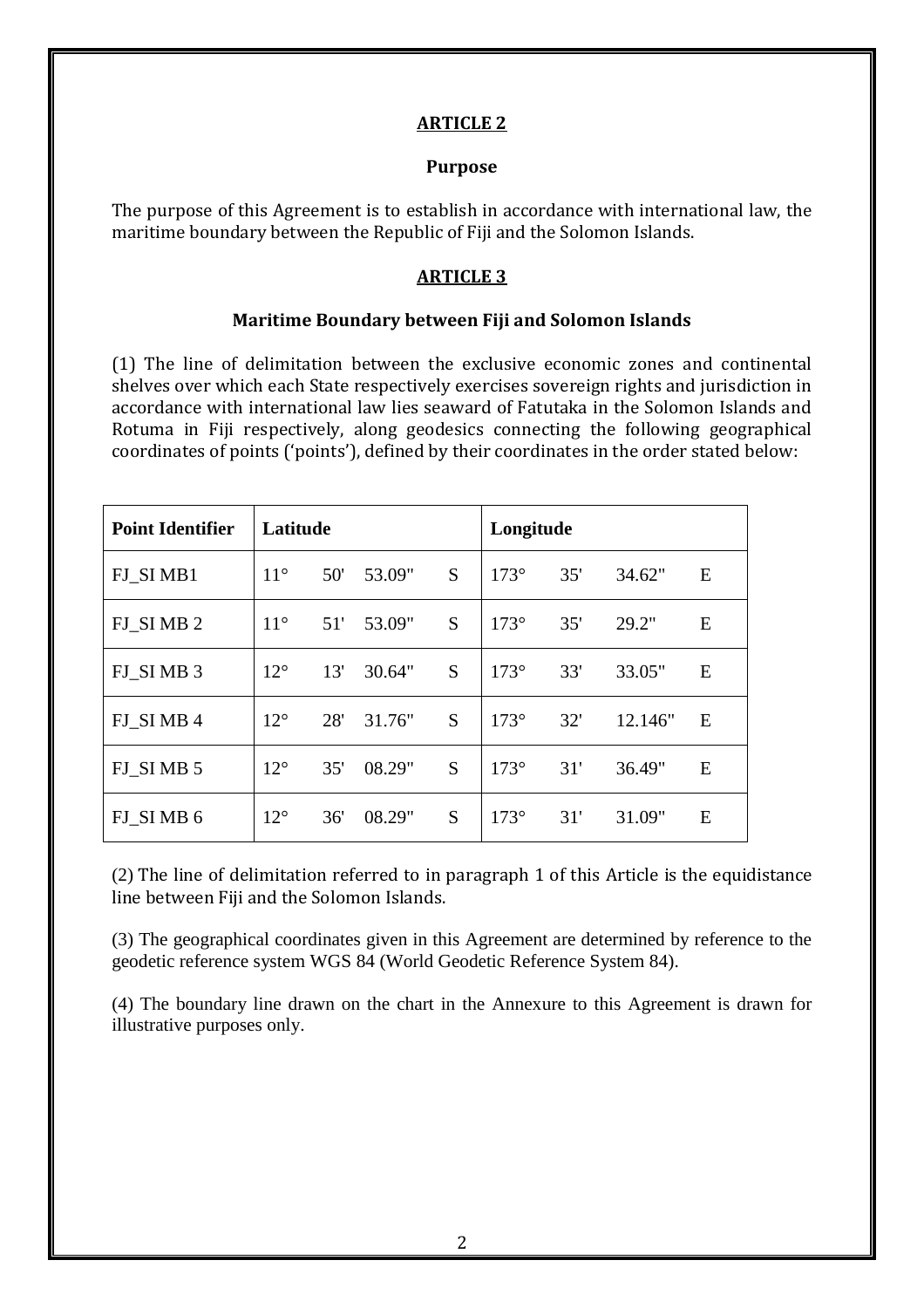#### **ARTICLE 4**

#### **Without Prejudice**

This Agreement will not prejudice any further negotiations with Solomon Islands relating to international law, the law of the sea including those to do with the regional cooperation, waters, seabed or areas of continental shelf areas.

#### **ARTICLE 5**

#### **Sovereign Rights**

The lines described in Article 3 of this Agreement shall be the maritime boundary between the areas referred to in Article 3 in which Parties, in accordance with international law and Article 56 of UNCLOS shall exercise their sovereignty rights or jurisdiction.

#### **ARTICLE 6**

#### **Adjustments to Maritime Boundary**

If new surveys or resulting charts and maps should indicate that changes in the base point coordinates are sufficiently significant to require adjustments of the maritime boundary, the Parties agree that an adjustment will be carried out on the basis of the same principles as those used in determining the maritime boundary, and such adjustments shall be provided for in a Protocol to this Agreement.

### **ARTICLE 7**

### **Dispute Resolution**

Any dispute between the parties concerning the interpretation or application of this Agreement shall be settled peacefully through consultation and negotiations between the Parties or through negotiation in accordance with international law as agreed to by the Parties.

### **ARTICLE 8**

#### **Equitable Benefit from Resource Exploitation**

If any single accumulation or deposit of liquid hydrocarbon, natural gas, or other mineral lies on the maritime boundary median line, the accumulation or deposit of such resources shall be effectively exploited by either or both Parties and both Parties shall equitably share the benefits of such resource exploitation.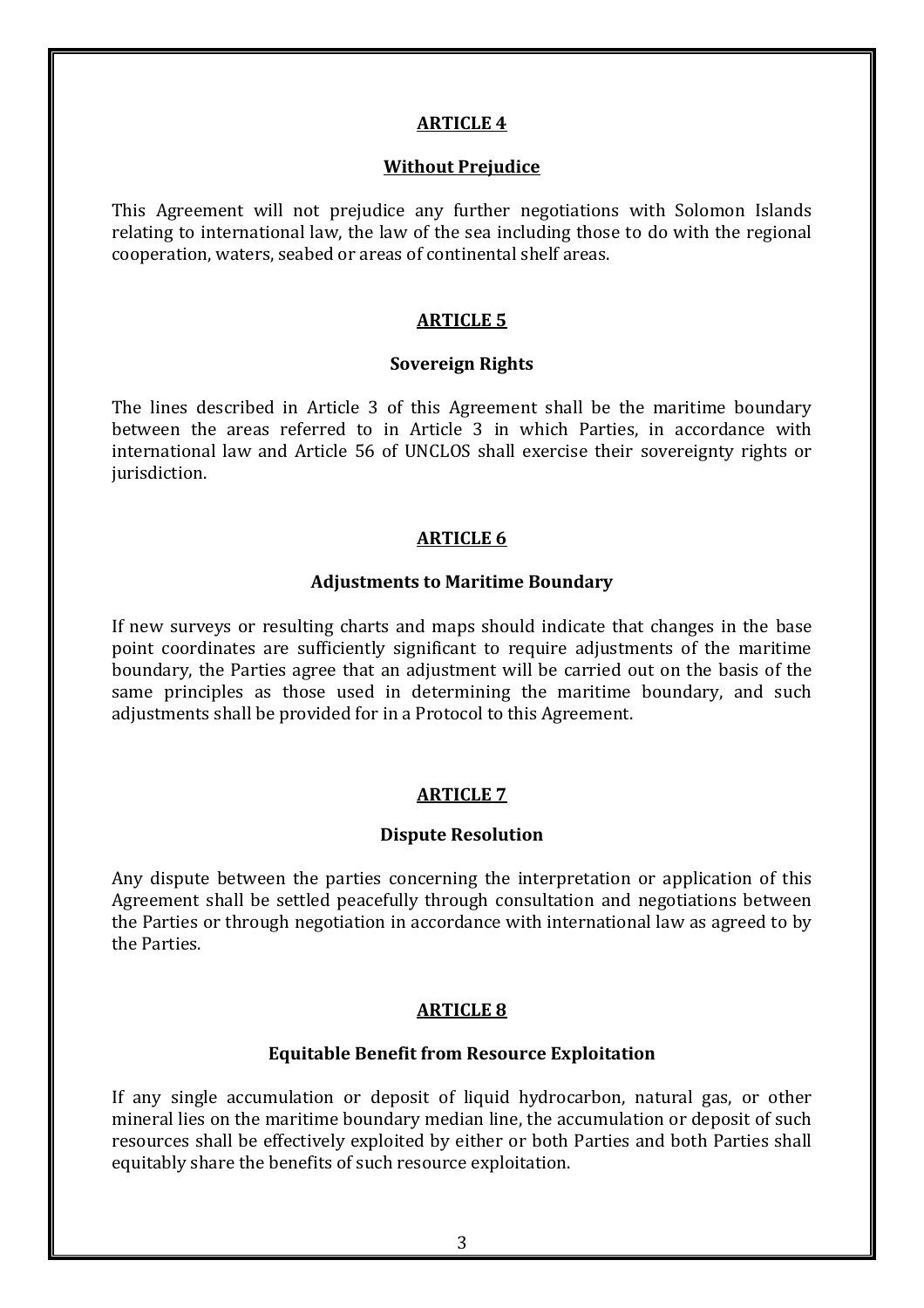#### **ARTICLE 9**

#### **Agreement Deposit**

Upon the completion of all national procedures bringing this Agreement into force, each party shall take all the necessary steps to lodge this Agreement, including the coordinates in Article 1, with the appropriate international bodies.

#### **ARTICLE 10**

#### **Entry into Force**

Each Party shall notify the other of the completion of its national procedures to bring this Agreement into force. This Agreement shall enter into force on the date of the later note in an exchange of notes between Parties indicating that each Party has completed its national procedures for the entry into force of this Agreement.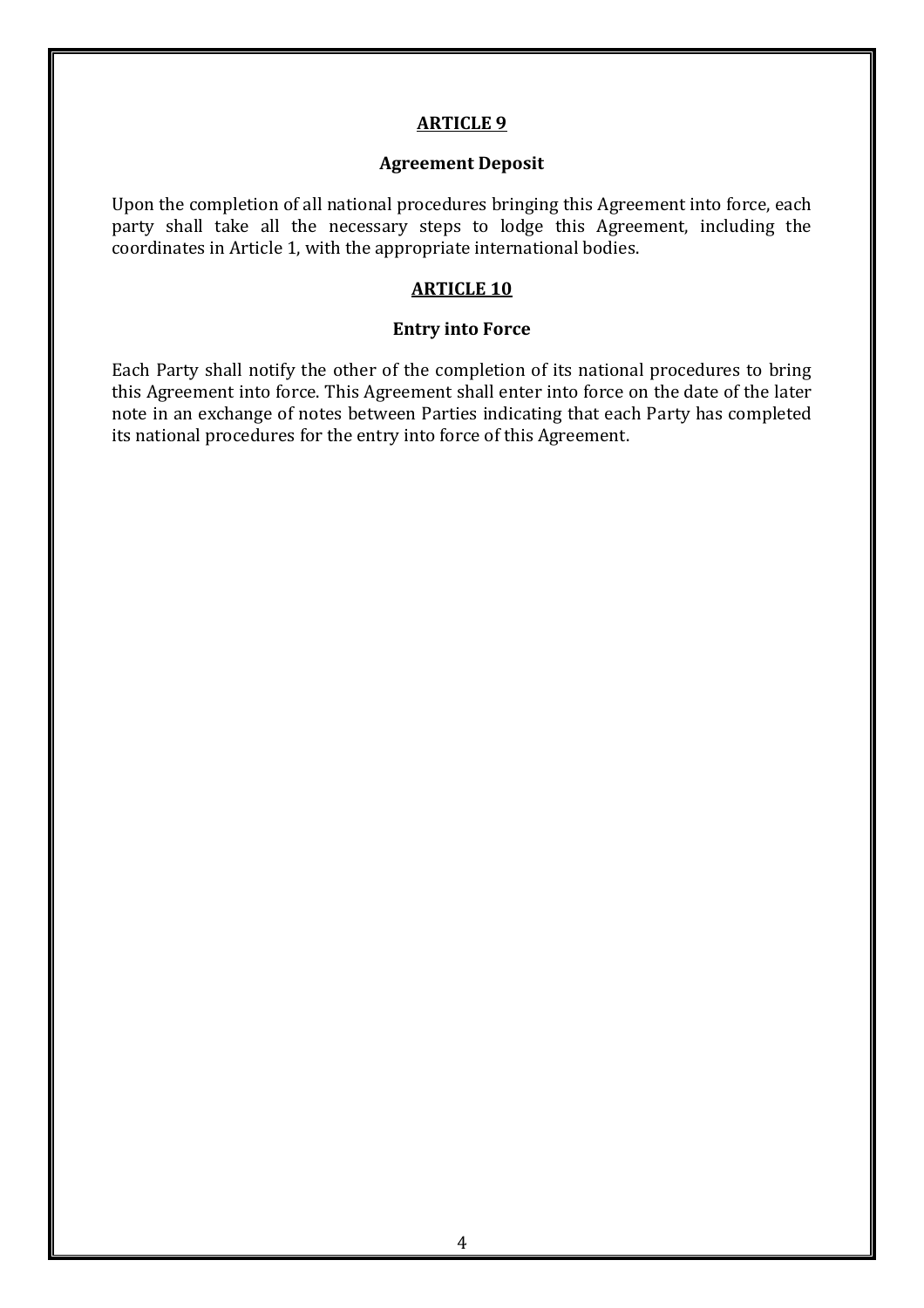IN WITNESS WHEREOF, the representatives of the two Governments, being duly authorised for this purpose, have signed this Agreement and have affixed thereto their seals.

DONE at [………..] the [……] day of [*month*] …… in the year [………..] in two originals, each in the English language.

### **For the Government of the Republic of Fiji**

**…………………………………………..**

*[Name]*

*[Designation]* 

### **For the Government of Solomon Islands**

**…………………………………………..**

*[Name]*

*[Designation]*